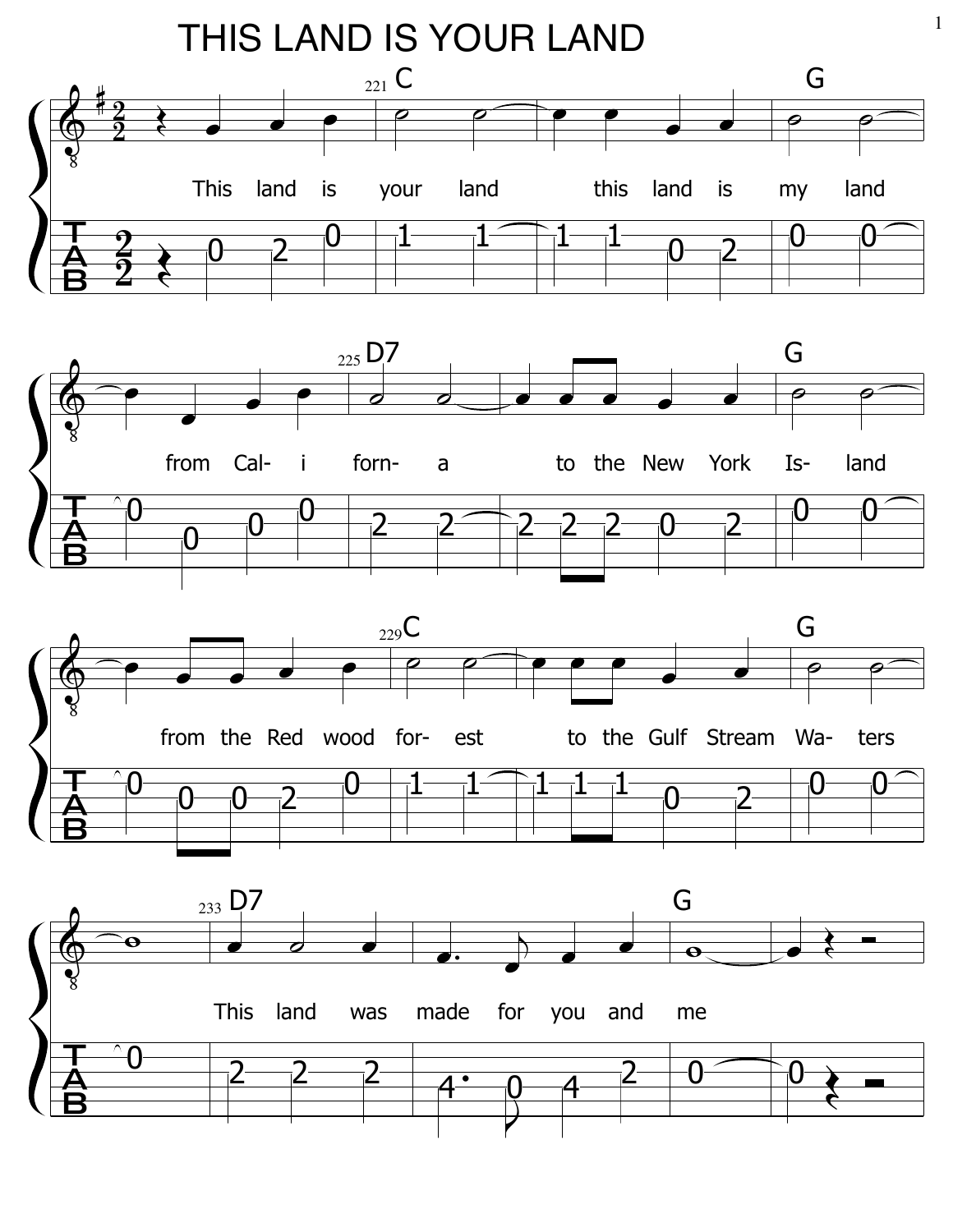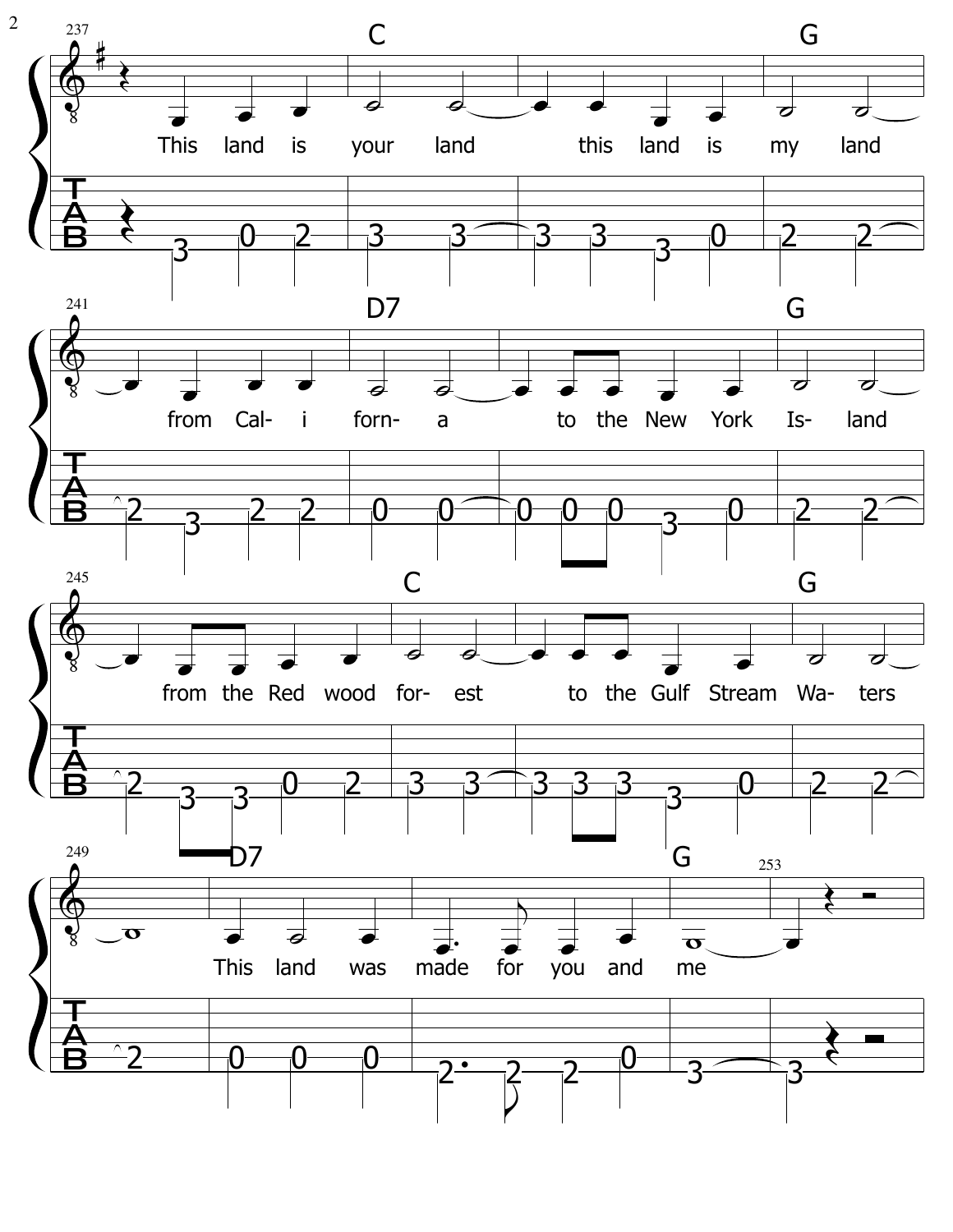**This Land Is Your Land - Woody Guthrie [Chorus] C G This land is your land, and this land is my land D7 G From California, to the New York Island C G From the Redwood Forest, to the Gulf stream waters, D7 G this land was made for you and me** [Verse] C<sub>G</sub> As I was walking a ribbon of highway D7 G I saw above me an endless skyway C G I saw below me a golden valley D7 G This land was made for you and me [Verse] C G I've roamed and rambled and I've followed my footsteps D7 G To the sparkling sands of her diamond deserts C<sub>G</sub> And all around me a voice was sounding D7 G This land was made for you and me